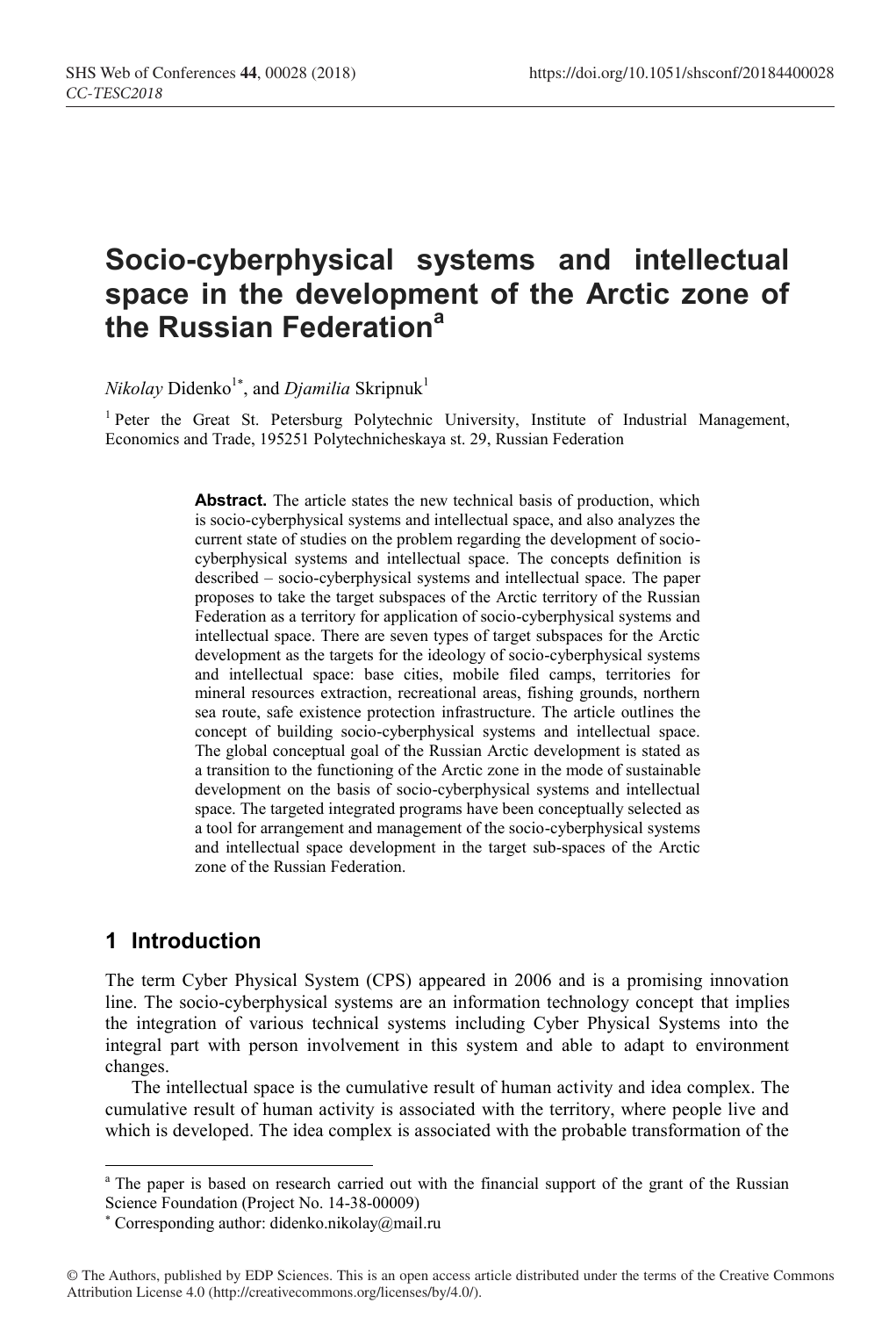territory. The intellectual space can exist in the form of data banks, databases, knowledge bases, technologies for their maintenance and application, information telecommunications systems. The intellectual space is a data representation of the essential properties and states, as well as the relationship with the external world of the territory where people live and which is developed.

The problems discussed in this article are unique from the point of scientific research in the world science, as, firstly, the whole complex of problems in the socio-cyberphysical systems and intellectual space requires a continuous refinement of the properties and nature of the objects in question for their correct description. Secondly, as in any multi scale system, the very approach to solving emerging problems fundamentally excludes the classic approaches with centuries-old traditions of "physical" experiment. The approach to solving emerging problems assumes extensive application of mathematical modeling and the methods of "Computational Economics" as a new field of analysis of this research of the socio-cyberphysical systems and intellectual space. In the part of the "Computational Economics", which studies the economic processes of dynamic systems of interacting active rational agents, a widely recognized tool for studying such systems is computer agent-based modeling. The main researchers in this area shall be considered companies and developers of simulation platforms.

The current state of research on the problem of the socio-cyberphysical systems and intellectual space development is characterized by the fact that the approaches to individual sub-areas for the territory development on the basis of socio-cyberphysical systems and intellectual space are actively developing in a number of countries. The socio-cyberphysical systems are the types of systems that shall firstly be conceived and developed taking into account both technological and organizational aspects from the earliest stages. In fact, the design of such systems requires a suitable combination of beneficial technologies in the operational structure, integrating and coordinating the set of processes managed by complex organizations, each of which consists of independent and autonomous units. Along here the problems in the identification and development of adaptation systems for technical networks for smart spaces are discussed which are selected to focus, in particular, on (a) the social and technical model and process, (b) a multilevel integration structure, and (c) systems analysis methods for adaptation at runtime. Perspective robotic technology systems, socio-cyberphysical systems can not exist without artificial intelligence, which in turn depends on computational capability.

Significant scales in solving particular problems related to socio-cyberphysical systems and intellectual space are performed at the National Institute of Standards and Technology (NIST), where the higher priority is given as a whole to the problem of socio-cyberphysical and intellectual systems. The NIST philosophy presents the examples of cyber-physical systems: robots, smart buildings, medical implants, autonomous cars and drone aircraft. One of the most important challenges in the area of design, development and management of these cyber-physical systems is the issue of combined action of cyber-physical systems and people.

The issues that play an important role in the analysis and design of cyber-physical systems are the definition and modeling of the "situational understanding" (in other words, to be aware of what's going on around) of the human experience in interaction with these systems and the environment, as well as change in general circumstances and / or separate parameters created by these systems. The cyber physical systems in the NIST vision form the basis for the development of production, in particular, in the following areas: smart production, smart healthcare, smart grid infrastructure, smart buildings and infrastructure, smart cars, mobile systems and defense systems.

From the development of the software for intelligent systems, the world's leading research centers are the research universities specializing in engineering and technology: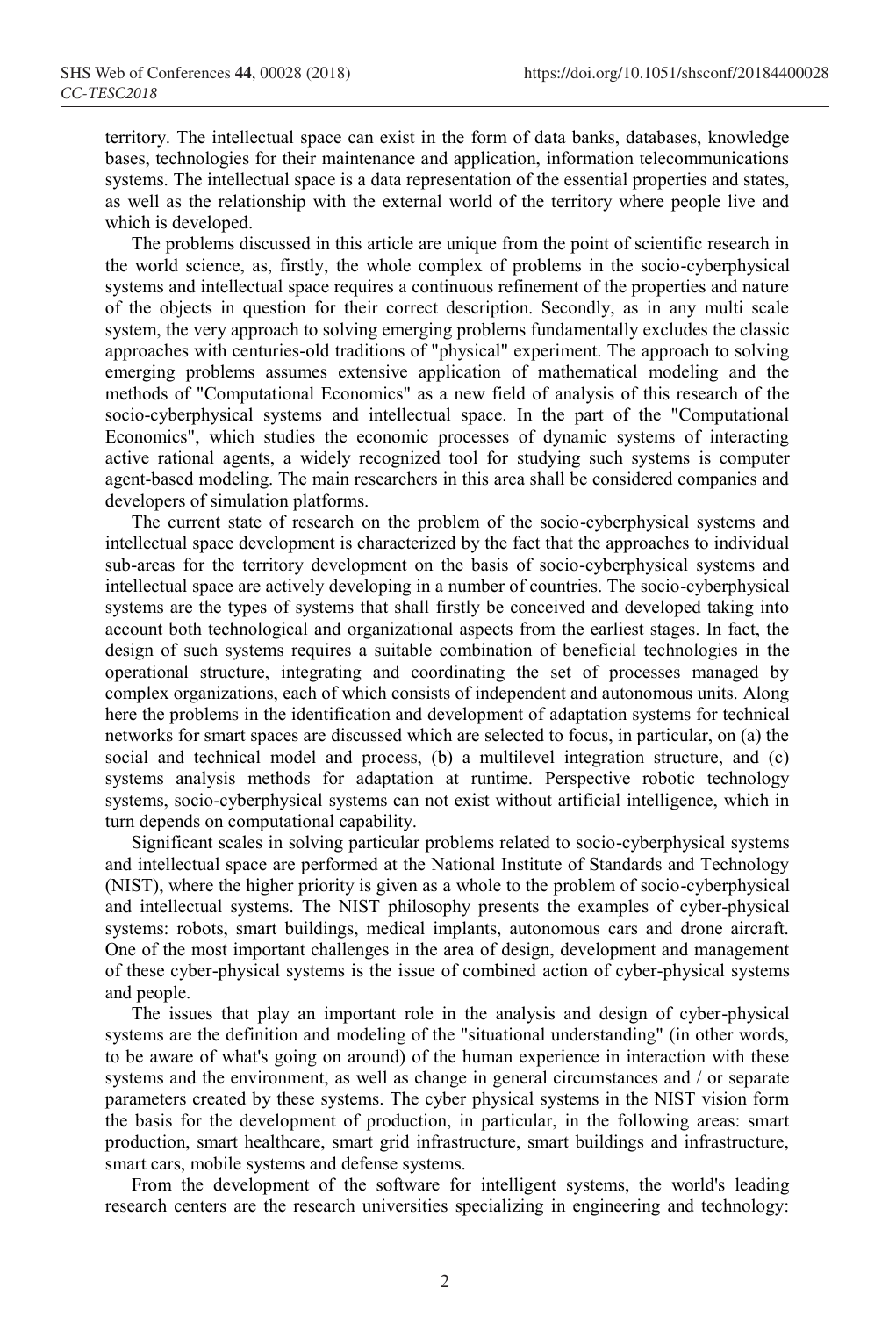Eindhoven University of Technology (TU  $/$  e); the University of Science and Technology Beijing, China; Inria – Institute for Research in Computer Science and Automation, France; The National Center for Scientific Research (CNRS), France. Studies of sociocyberphysical systems (SCPS) in relation to production networks are actively performed in Brazil (Federal University of Santa Catarina, Brazil) and Germany (University of Bremen, Bremen, Germany).

The authors who study various aspects of socio-cyberphysical systems can be identified.

So Giacomo Cabri Massimo Cossentino et al study adaptive social and technical systems for intellectual spaces [1]. A group of Chinese scientists (Tao Zhang, Qing Li, Chang-shui Zhang et al) classify the technologies used for intelligent autonomous systems [2]. Intellectual unmanned autonomous systems are one of the most important applications of socio-cyberphysical systems. The development of such systems can significantly contribute to innovations in artificial intelligence technologies. The studies of Chinese scientists include the trends in the development of intelligent autonomous systems by summarizing the main achievements of each technological platform. The classification is applied to the appropriate technologies including artificial intelligence ones, unmanned vehicles, drone aircraft, service robots, space robots, marine robots and intelligent plants.

G. W. Gabrielsen [3], Enzo Morosini Frazzon, Jens Hartmann et al. are actively engaged in the design of adaptive social and technical systems for intellectual spaces. [4].

The socio-cyberphysical systems are studied from the point of various production, transport and trade operations, using the potential of the cyber physical system to determine human behavior using large data analytics [5]. In this case, contextual variables are identified that determine the cultural, administrative (or institutional), geographic and economic (including the infrastructure) environment, where these operations are planned. The importance of socio-cyberphysical systems in logistics [6], energy [7] is noted, as they significantly rely on the complex and dynamic interactions with the environment.

The study of socio-cyberphysical systems from the interaction between the physical and cyber world allows considering the socio-cyberphysical systems as the most effective and stabling systems in the process of their implementation [8]. In this case, a new challenges class arises, a new field of studies related to the modeling, design and testing of sociocyberphysical systems prior to their implementation is opened [9], [10]. The methods and tools associated with the physical and cyber space are not suitable for the sociocyberphysical systems.

### **2 The target subspaces of the Arctic territory of the Russian Federation – the areas for application of socio-cyberphysical systems and intellectual space**

The general feature of this region being unique by geographical location, natural resources and military-strategic importance is: insufficient population of the territories, insufficient labor force for development, urbanization, severe climate and uncomfortable living conditions, the need to preserve the territory ecosystems, the presence of waste and pollution from human activity [11].

In terms of actual technological achievements and trends, the global conceptual goal of the Russian Arctic development can be stated as a transition to the functioning of the Arctic zone in the mode of sustainable development on the basis of socio-cyberphysical systems and intellectual space. Representation of the Arctic space of the Russian Federation as a set of target subspaces is a general conceptual idea of the organization and management of the development of the Arctic space of the Russian Federation.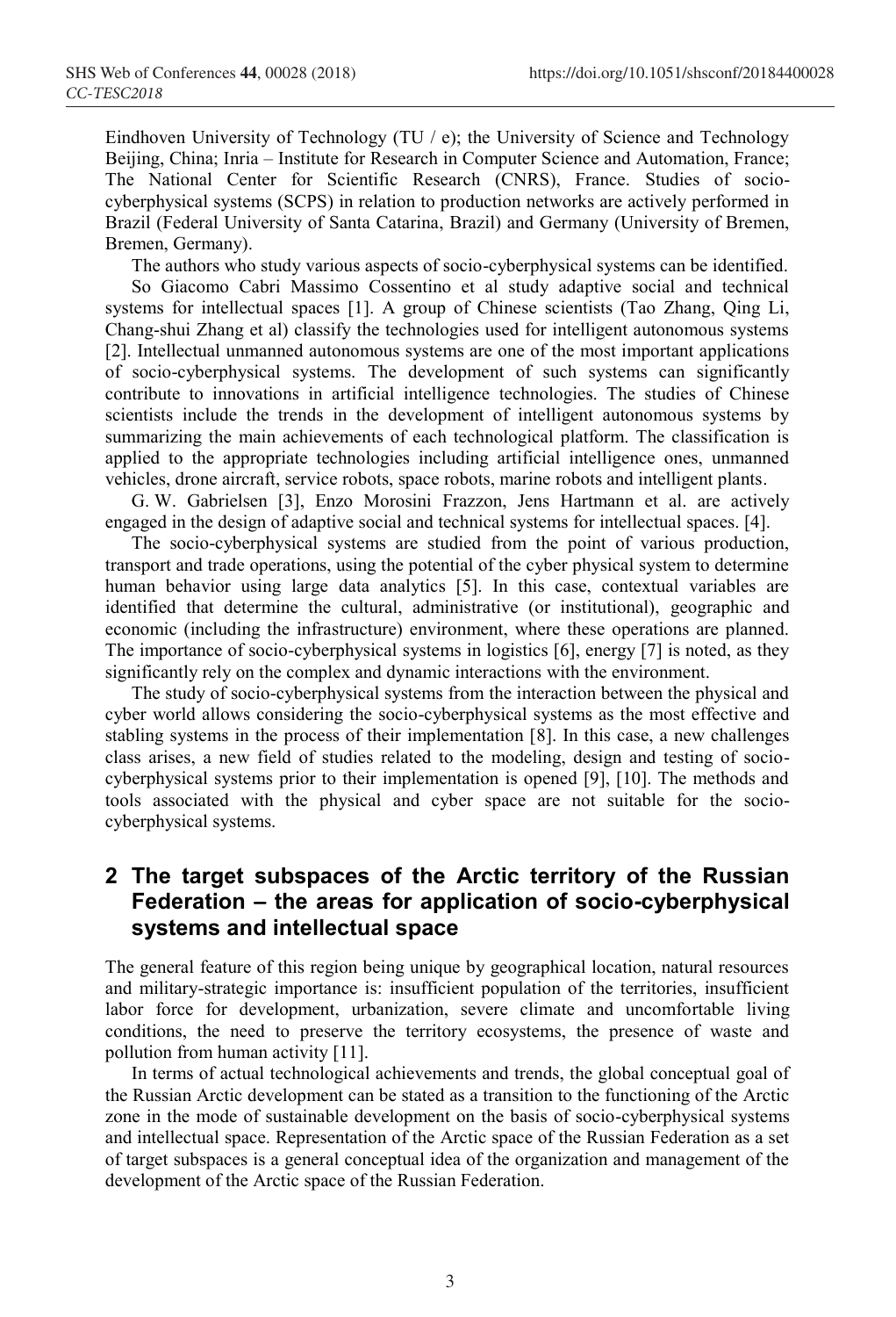The subspace is a part of the Arctic space, which has a number of distinctive features (attributes) that allow for the functional division of the Arctic territory also characterized by a special development goal. The subspace as a part of space has physical boundaries, but the sub-spaces do not require to be set by boundaries of the administrative-territorial entities of the regions.

The objective for arrangement of the Arctic territories development currently facing the government requires the cooperation of various participants in the process to achieve a synergistic effect. The physical unification of regions and municipalities to ensure effective development of the Russian Arctic is undoubtedly impossible (or, at least, difficult) for administrative and legal reasons: this may require both a change in the territorial division of the country and the transformation of the regulatory bodies. At the same time, the Arctic subspaces as target management objects can be more flexibly integrated into a network of interactions.

The next argument in favor of applying the principle of dividing the Arctic space into target components is the relative homogeneity of different types of subspaces in comparison with municipalities that allows more adequate aggregation and modeling of the necessary processes. Indeed, the municipalities that form the Russian Arctic space differ in a number of indicators, and to arrange the reclamation and development of their territories, an individual account of all the features of these regions is required. At the same time, the target subspaces (within a separate type) are quite similar in their key characteristics (the main reason is that the target subspaces are not the complex entities as the Arctic regions). In other words, each separate region (not necessarily the Arctic one) can be represented as the target subspaces, but the subspaces need not be limited to the administrative-territorial division of regions.

Among the possible types of target subspaces that compose the Arctic zone of the Russian Federation, there are [12, 13]:

a) The base cities are large and medium populated and production points, which are presently not so much in the Arctic space of the Russian Federation. The base city means a territorial unit with a mixed building and a population of at least one thousand people in the territory of which there are industrial organizations, construction sites, railway terminals and other industrial infrastructure facilities, as well as commercial, domestic, medical, cultural, educational and administrative facilities. As examples of subspaces, of the "basic city" type, we can name such settlements as Murmansk, Apatity, Severomorsk, Monchegorsk, Kandalaksha, Naryan-Mar, Iskateley settlement, Anadyr, Bilibino, Pevek, Novy Urengoy, Noyabrsk, Salekhard, Nadym, Muravlenko, Labytnangi, Chokurdakh, Saskylakh, Tiksi, Chersky, Deputatsky, Vorkuta, Norilsk, Dudinka, Igarka, Arkhangelsk, Novodvinsk, Severodvinsk, Mezen, Kamenka, Onega, etc.

b) Mobile field camps are one of the ways to develop the Arctic territories, where arrangement of permanent household, cultural, educational and other types of infrastructure is difficult and economically unprofitable. Mobile field camps are usually located near deposits of mineral resources or within the areas of infrastructure facilities construction and maintenance.

The main criterion of this sub-space type is its "project" focus: the field camp is created to perform a specific objective (mining operations in harsh environment, construction, etc.), after which it can be moved, demolished or converted in a complete basic city.

c) Territories of mineral resources extraction. These areas mean deposits and industrial facilities constructed for extraction of minerals. Let us emphasize once again that the concept of "the territory of mineral resources extraction" is not limited only to the definition of the resource field (i.e., minerals accumulation); the explored or suspected deposits, where direct extraction of resources has not yet begun, do not belong to the category of this target sub-space [13].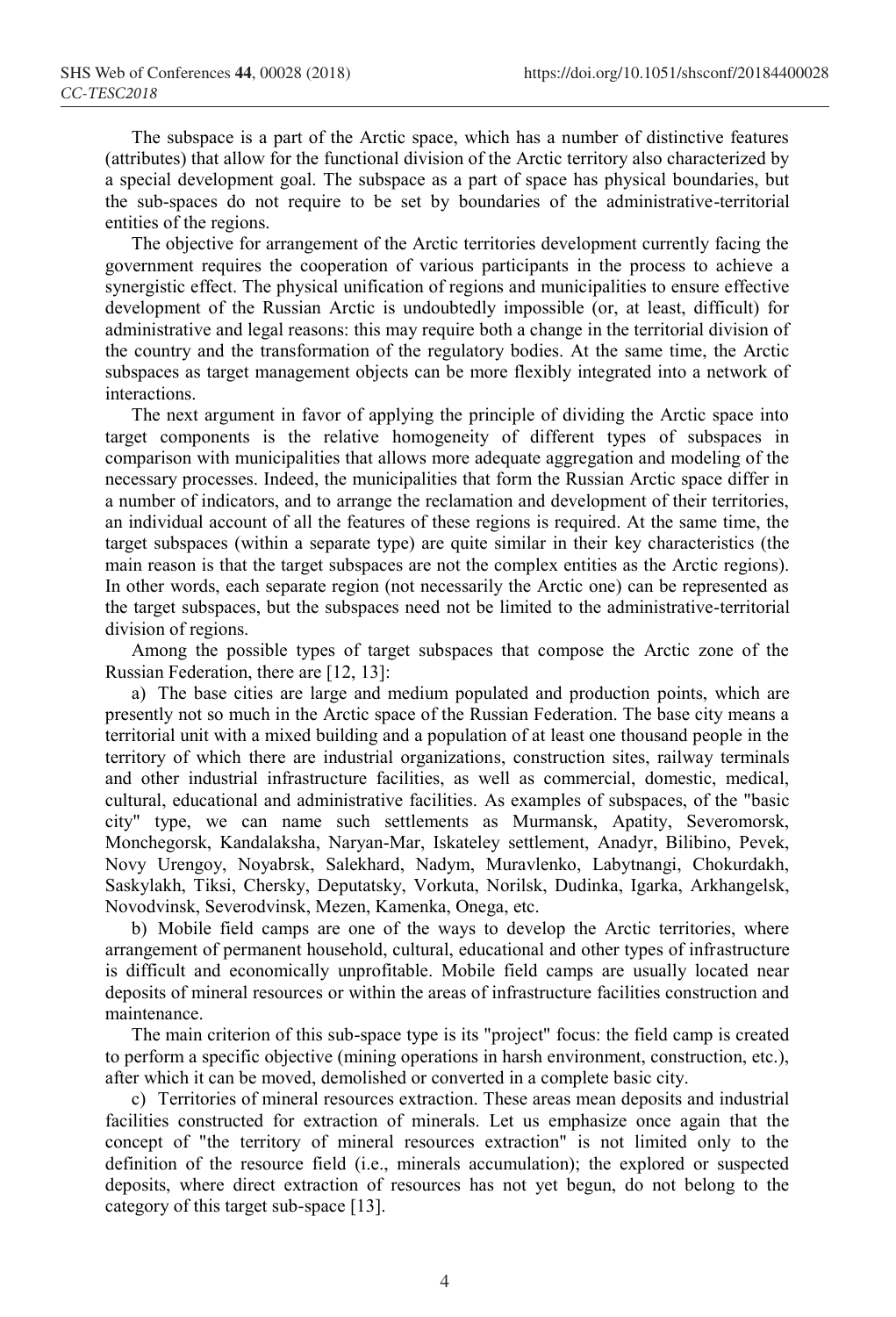d) Recreational areas. These areas include such objects of tourist interest as reserves, national parks, zones of eco-, ethno- and extreme tourism and other attractions of the Arctic space that form a network of Arctic tourism. A. Kajan [14], J. Dawson, M.E. Johnston, E.J. Stewart [15], N. Didenko, D. Skripnuk, and O. Krasulina [12] present the prospects for the development of polar tourism and its impact on the welfare of the indigenous population. As examples of recreational areas, it is possible to identify the natural-ethnic park "Beringia" in the Chukotka Autonomous District, the geological natural monument of regional importance "Kharberiysky" in the Yamal-Nenets Autonomous District and the Lapland Reserve in the Murmansk Region.

e) Fishing grounds. Similarly, as in the case of mining areas, this concept does not exclusively include the variety of fish resources available for catching; this target sub-space includes the means and infrastructure for commercial fishing. Arctic fishing is a special economy branch the development of which requires an extremely circumspective approach because of the fragility of the Arctic ecosystem and its susceptibility to climate change [16]. As examples of fishing grounds, it is possible to distinguish water areas of the Murmansk Region (included in the Barents-Belomorsk Territorial Administration of the Federal Agency for Fishery) and the Yamal-Nenets Autonomous District (included in the Nizhneobsk Territorial Administration of the Federal Agency for Fishery).

f) Northern Sea Route. According to the legislation of the Russian Federation, the water area adjacent to the Northern Sea Route of the Russian Federation covering the internal sea waters, territorial sea, the adjacent zone and the exclusive economic zone of the Russian Federation and bounded at the east by the line of separation of sea areas with the United States of America and parallel to Cape Dezhnev in the Bering Strait, at the west – by the meridian of Cape Zhelaniya to the Novaya Zemlya Archipelago, the eastern coastline Novaya Zemlya Archipelago and western boundaries of straits Matochkin Shar, Kara Strait, Yugorski Shar [17 - 19].

This target subspace differs from all the other ones listed above both by its size (extension), and its complexity, as well as by the variety of connections with other subspaces. The Northern Sea Route is allocated as a separate target sub-space, primarily because of its geo-economic importance (other transport corridors of the Arctic zone, which are a part of the infrastructure providing the interaction of sub-spaces in network formations have no similar strategic importance for the development of the country's economy) [18, 19].

The Northern Sea Route comprises not only a possible shipping route, but also port and service institutions that make up its sub-space [20].

g) The infrastructure for protection of safe existence is a target sub-space that performs the functions for protection of safe existence and development of the Arctic space. The Arctic security system shall consist of various defense establishments and facilities, threat detection and prevention services, means for security of communications and information, customs, ecology, reconnaissance satellites, etc. Military settlements, bases, educational formations shall also be assigned to this type of subspaces [21 - 23].

Thus, the Arctic space division into the sub-spaces is of a functional nature: each type of sub-space performs various functions in accordance with its inherent attributes – integral and necessary properties.

### **3 The concept of building socio-cyberphysical systems and intellectual space**

The concept includes a methodology for classification of processes that are developed based on the principles of key technological trends underlying the socio-cyberphysical systems in the framework of the concept of development of the Arctic zone of the Russian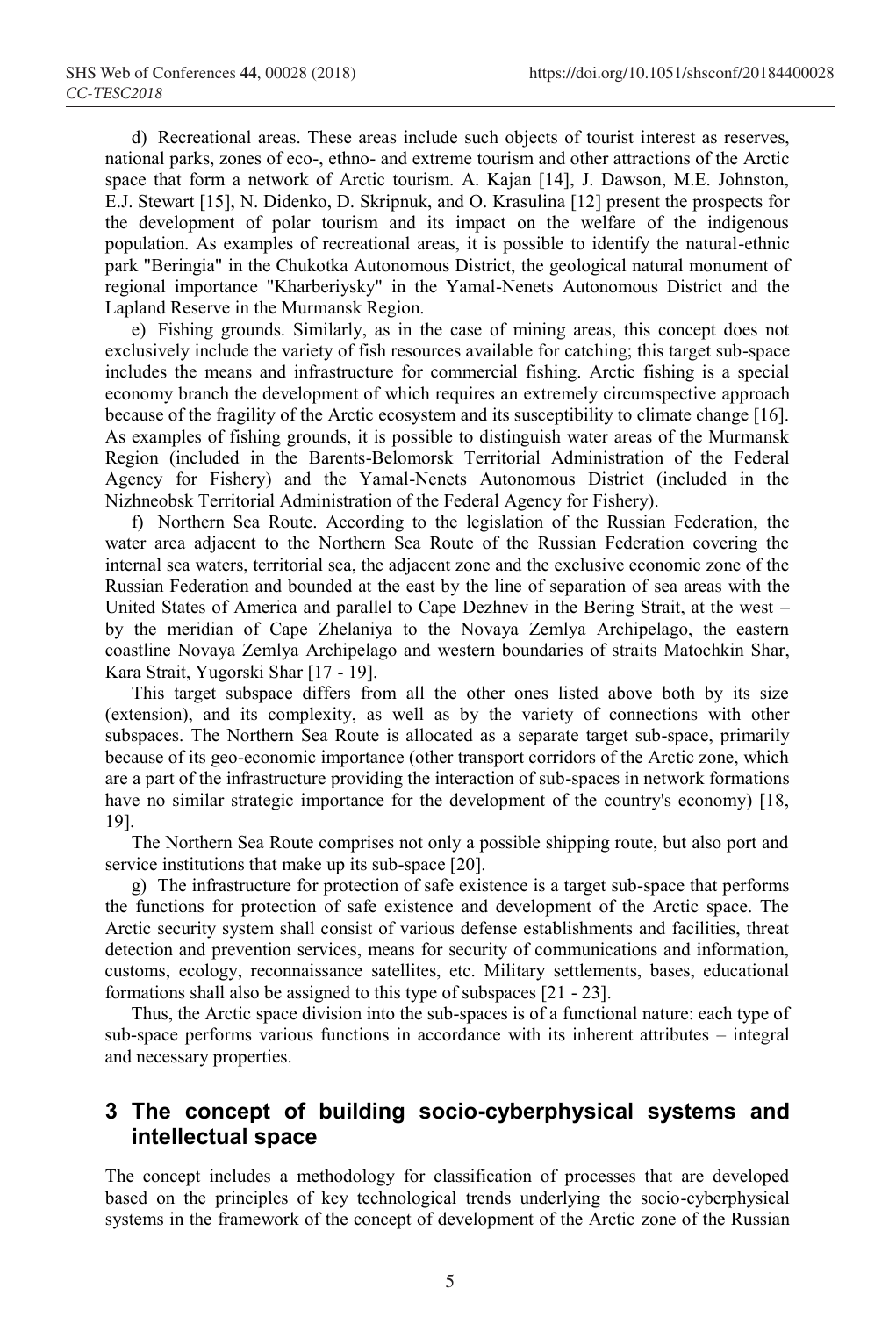Federation.

The concept includes the main manifestations of technological mega-trends that are crucial in the innovative and technological development of the Arctic zone of the Russian Federation and are based on the possibility for creation of the socio-cyberphysical systems: power supply technologies for the Arctic territories based on mobile nuclear power plants and renewable sources; subsea hydrocarbon production on the shelf; use of unmanned vehicles; additive technologies and 3D printing; advanced robotics; new materials; the Internet of Things; radio relay – tropospheric communication; use of space technologies in the development of the Arctic (a system of satellites in the Highly Elliptical Orbit); automated complexes that can be used for underwater (ice) operations on the Arctic shelf for monitoring the environmental situation, minerals exploration; digital technologies in economic activity; natural gas aircraft; telemedicine and mobile health systems in the Arctic; sanitary drone aircraft; systems of distance production training at enterprises operating within the regions of the Arctic.

The concept includes the structure of the intellectual space of the Arctic zone of the Russian Federation: (a) conceptual models of the Arctic zone of the Russian Federation presenting the activity of agents in the Arctic zone of the Russian Federation by mathematical and logical tools; (b) a set of databases being the initial information for building a set of conceptual models of the Arctic zone of the Russian Federation; (c) a combination of ideas, tools, models and devices for analyzing and comparing the conceptual models of the Arctic zone of the Russian Federation; (d) a set of technological driver bases and technological mega-trends, developing technological revolution for the use in the innovation and technological development of the Arctic zone of the Russian Federation.

The use of socio-cyberphysical systems and intellectual space for the development of target subspaces of the Arctic zone of the Russian Federation is based on the following provisions:

(1) Development of the content and structure of the intellectual space of the Arctic zone of the Russian Federation.

(2) Development of the method for studying the intellectual space of the Arctic zone of the Russian Federation.

(3) The choice of a conceptual model for development of the Arctic zone of the Russian Federation, i.e. a set of key provisions that determine the lines, architectonics and various approaches to performance of economic activity in the Arctic zone of the Russian Federation.

(4) Development of the processes concept for each type of target sub-spaces based on the principles of key process trends that underlay the socio-cyberphysical systems for the Arctic zone of the Russian Federation.

(5) The analysis of collections of process driver bases and technological mega-trends, developing fourth industrial revolution, for use in innovation and technological development of each type of target sub-spaces.

(6) Formation of the socio-cyberphysical systems "database" for application in the innovation and technological development of each type of target subspaces and analytical methods for on-line data assessment.

(7) Orientations to real objects – the target sub-spaces of the Arctic development in the extension and use of the socio-cyberphysical systems and the intellectual space of the Arctic zone of the Russian Federation, which are replaced with their simpler, safer and more accessible models which properties are similar to ones of the real objects under study in a certain substantial part.

The concept contains the methodological tools for forecasting the social and economic boundaries and assessing the risks of using the processes developing based on the principles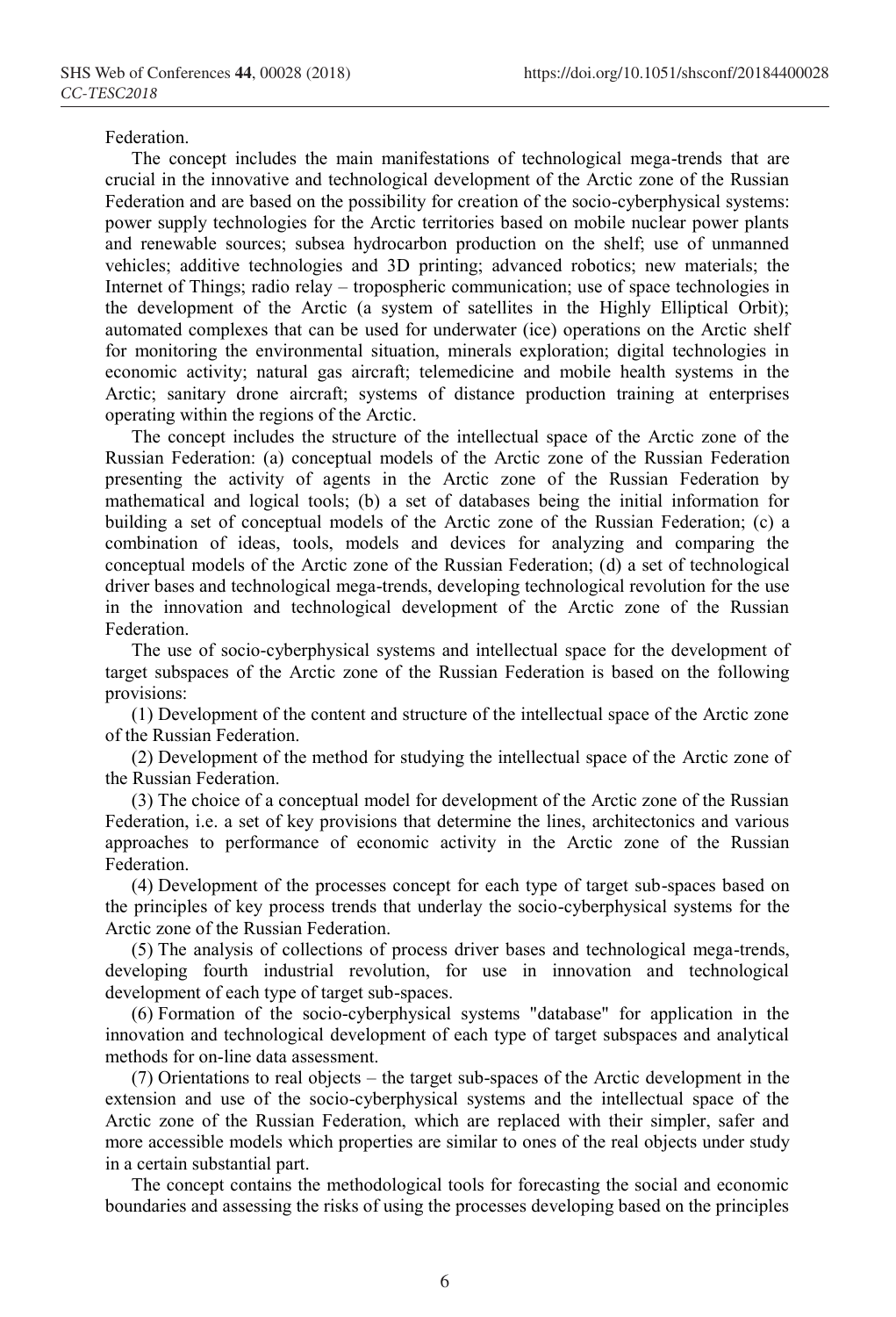of the socio-cyberphysical systems and the intellectual space for the development of the target sub-spaces of the Arctic of the Russian Federation, and assessment of risks to life under global changes taking place in the Arctic.

The targeted integrated programs have been conceptually selected as a tool for arrangement and management of the social and cyber physical systems and intellectual space development in the target sub-spaces of the Arctic zone of the Russian Federation. The target program is a set of research, production, design and experimental, socioeconomic, business management and other activities aimed at achieving the set goals, and coordinated by contractors, terms, resources and objectives.

The concept provides for the analysis of the problem, as well as the compilation of a possible forecast of situation development. At the preliminary stage of creating the target program, there are the following operations: problem identification, current situation assessment, forecast of its further development, and decision on the application of the program-target method. At the stage of creating the target program, its objectives are identified and structured. Such method as building the goals tree – the decision tree is used. The general goal is chosen and hierarchically divided into subgoals. The decision tree reflects the trends of long-term prospective study to a greater extent it shall be used to establish the hypothesis of the development of scientific trends, rather than to display target programs.

In the Concept, the study of socio-cyberphysical systems and intellectual space for the target sub-spaces of the Arctic zone is represented by an alternative structure graph under certainty, risk and uncertainty.

#### **References**

- 1. C. Giacomo, C. Massimo, D. Enrico, IEEE 25TH International Conference on enabling technologies: infrastructure for collaborative enterprises (WETICE) (2016)
- 2. T. Zhang, Q. Li, C.-S. Zhang, Frontiers of information technology & electronic engineering, **18 (1)** (2017)
- 3. G.W. Gabrielsen, Journal of Toxicology and Environmental Health, **77 (9-11)** (2014)
- 4. E. M. Frazzon, J. Hartmann, T. Makuschewitz, B. Scholz-Reiter, Procedia CIRP**, 7** (2013)
- 5. A. Awais, B. Muhammad, D. Sadia, K. Shehzad, M.-A. Nasro, Future Generation Computer Systems (2018)
- 6. E. M. Frazzon, S. Loureiro, Jr. O.F. Lima,B. Scholz-Reiter, Proceedings of 44th CIRP Conference on Manufacturing Systems (2011)
- 7. S. Poudel, Z. Ni, N. Malla, International Journal of Electrical Power & Energy Systems, **90** (2017)
- 8. R. A. Rojas, E. Rauch, R. Vidoni, D. T. Matt, Procedia Manufacturing, **11** (2017)
- 9. J. Miranda, R. P.-Rodríguez, V. Borja, P.K. Wright, A. Molina, IFAC-PapersOnLine, **50 (1)** (2017)
- 10. H. Zhuge, Artificial Intelligence, **175 (5-6)** (2011)
- 11. D. Rudenko, N. Didenko, WELLSO 2015 II International Scientific Symposium on Lifelong Wellbeing in the World, European Proceedings of Social and Behavioral Sciences, 7 (2015)
- 12. N. Didenko, D. Skripnuk, O. Krasulina, International Multidisciplinary Scientific Conference on Social Sciences and Arts, SGEM2016, V (2016)